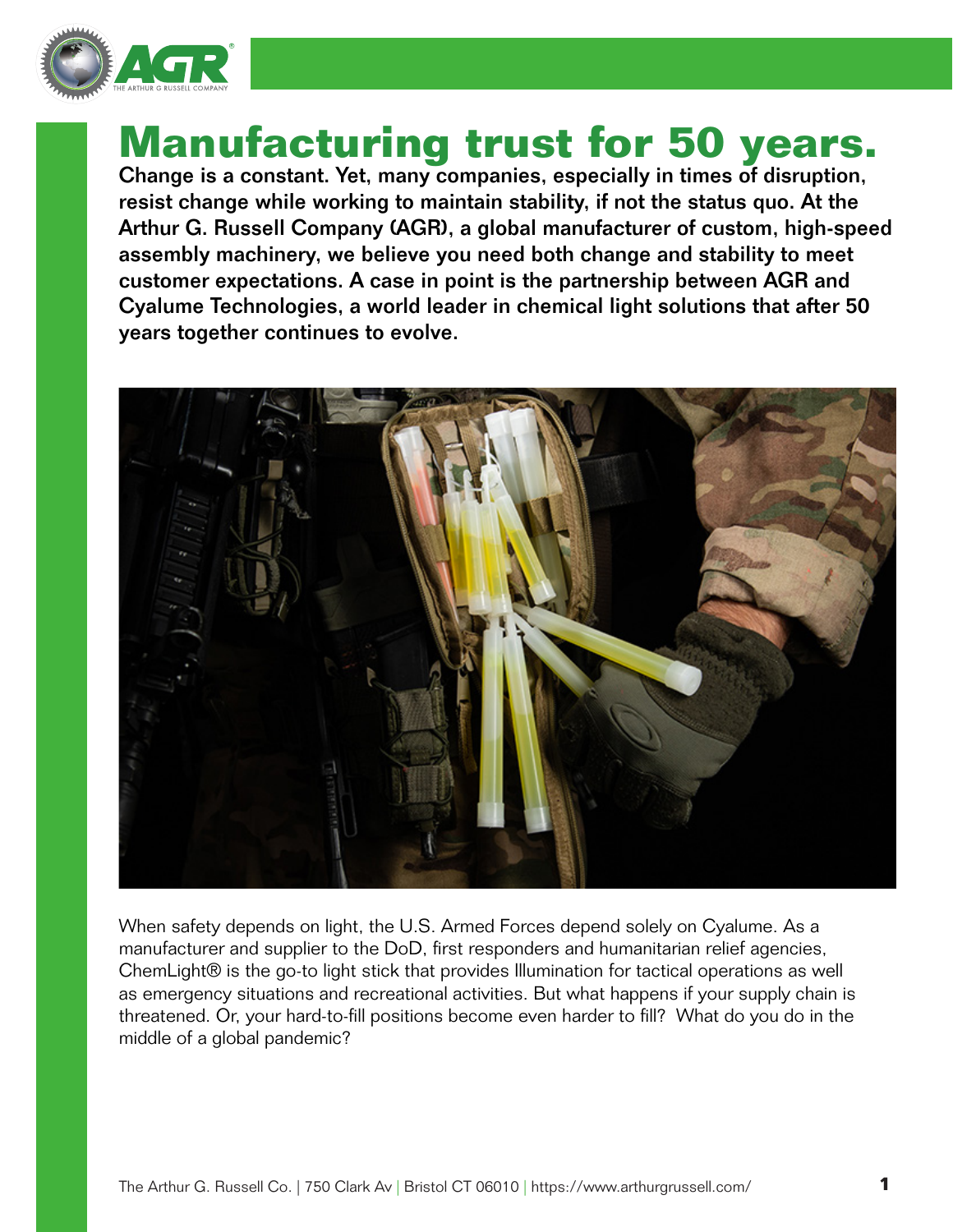

### **One shift, 70,000 light sticks.**

If you're Cyalume, you keep working. You put health and safety protocols in place. And you never shut down, despite supply challenges and the continued struggle to find people who want to work in manufacturing. During the pandemic, Cyalume continued producing 70,000 light sticks on one 8-hour shift, maintaining volume while working safely and efficiently. What's it all about? According to Joe Longo, Director of Engineering & Production Operations for Cyalume, "We don't let people down." The same can be said about AGR.

### **"We don't let people down."**

Joe Longo Director of Engineering & Production Operations **Cyalume** 

When we create a machine, we're not married to a specific platform or technology. Instead, we custom design and build the machine to meet the customer's goals today, tomorrow and for years to come. In fact, the machinery Cyalume relies on is the original equipment that AGR designed and built 50 years ago. According to Mr. Longo, "This machine kicks butt. It's bomb proof." But it also has the flexibility to grow with you. Most recently, sensors were added to address current safety requirements. Internal resources include a dedicated maintenance team that keeps an eye on the machinery to make sure it runs smoothly and correctly. Should a part need to be changed, replacement parts are available through AGR. Just as important, the machinery is easy to work on because you can see all the parts.